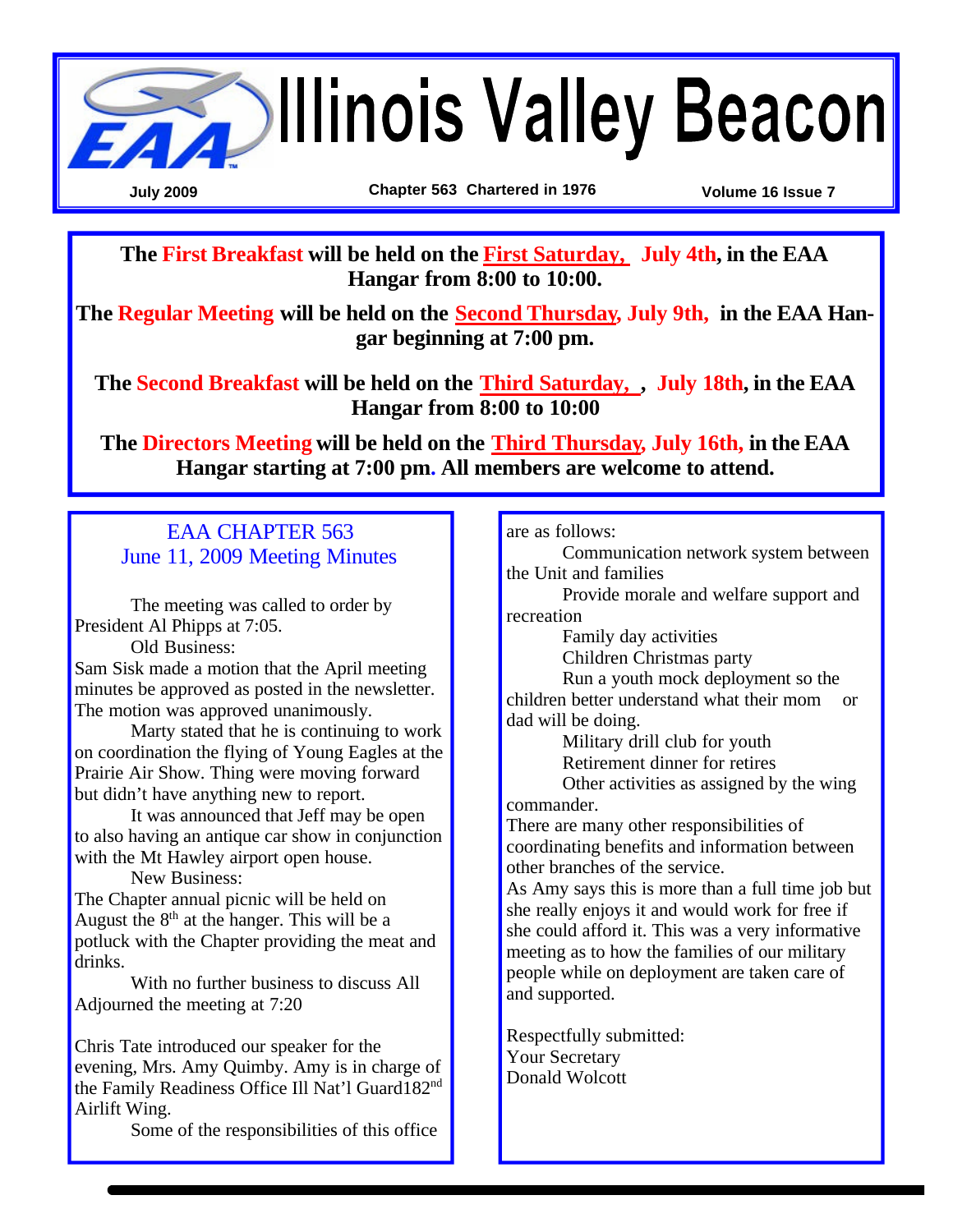#### MINUTES OF EAA 563 BOARD **MEETING** June 25, 2009

Meeting called to order at 7:03 by Chapter President Al Phipps. Those in attendance were guest Bill Engle and board members and committee chairmen Al Phipps, Donald Wolcott, Jerry Pilon, Marty Martin, Chris Tate and Morrie Caudill.

#### Secretary's Report:

The May Meeting minutes were read, a motion by Jerry Pilon to accept as read, seconded by Marty and passed unanimously.

#### Treasurer Report:

Jerry Pilon went over the detailed financial reports and it was determined that we are holding fairly true to the budget for the year. A motion to accept was made by Don Wolcott and seconded by Marty Martin and approved unanimously.

#### Old Business:

Marty indicated that our location for our tent at the air show will be right next to where the planes to fly the Young Eagles will be parked. This will be on runway 22. A meeting with the airport tower manager will be held at the hanger on Monday June 29<sup>th</sup> for further coordination.

#### New Business:

Chris Tate indicated that the speaker for the July meeting will be Kent Cook. Kent is in aircraft sales.

#### BD Project:

Since this is a Chapter Project the board members have to make decisions about its future use. The board members along with Bill Engle discussed what the future use for the project might be when it is completed. Input is needed soon as possible to provide direction for those that are working on the BD so that proper hard points can be installed that would be required for its intended use. It was decided that the first thing that needed to be done was to have Bill Engle provide to the board, for our approval, a plan as to how to hang the BD from the ceiling of the hanger when not being used for some other purpose. A motion by Marty was

made to have Bill Engle provide the plans for hanging the plane in the hanger presented to the board for approval as the first step in approving any future use of the BD Project. Seconded by Chris Tate and approved unanimously.

Vice President Bob Young has done a fantastic job of arranging for the EAA Ford Tri Motor appearance in Peoria on September  $25-27<sup>th</sup>$ . Bob got Byerly Aviation to host the event on their ramp area. Bob is also trying to obtain some sponsorship for the event. EAA requires a \$3,000 guarantee of revenue for bringing the plane for display.

The meeting was adjourned at 8:34

Respectively submitted You're Secretary, Donald Wolcott

#### **COMING EVENTS**

**Peoria Aviation Open House Mt. Hawley Airport July 25, 2009**

**Chapter 563 Picnic August 8th, 2009 Location to be announced**

**EAA Ford Tri Motor Sept. 24-27, 2009 Byerly Aviation**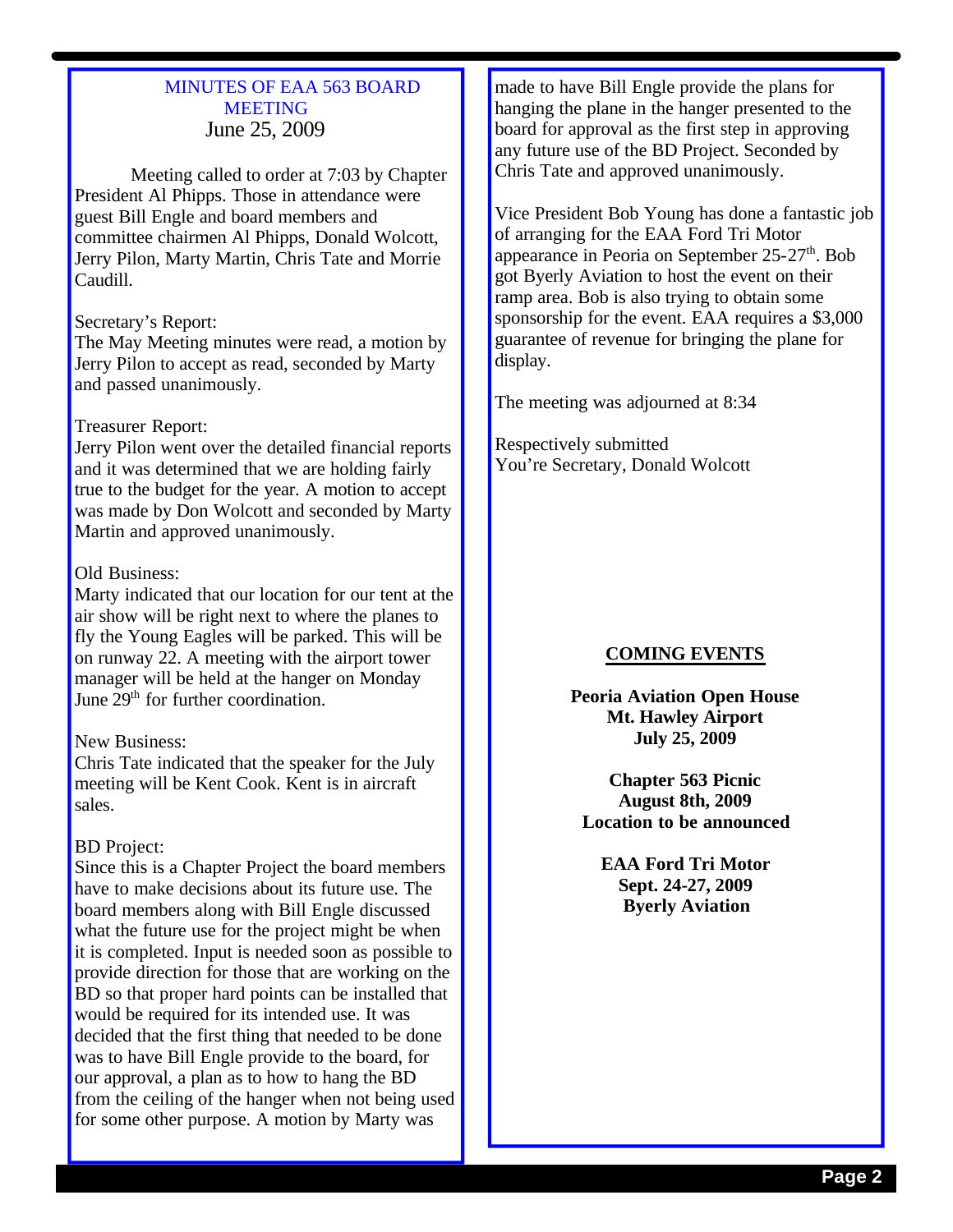### **BD -5 CONSTRUCTION**

The RH Stabilator is ready to close. I could do that myself, but this might be a good opportunity for some other members to pitch in. After all, this is a CHAPTER project.

This task involves no measuring, no cutting , no judgment calls, just dimpling, countersinking, bonding & riveting.

If anyone is interested please give me a call or email.

Bill Engel 691 -6466 engelwk@mtco.com

#### **!!! CALLING ALL** *YOUNG EAGLE*  **VOLUNTEERS !!!**

At our January meeting, EAA563 enthusiastically decided to support the *Prairie Air Show* at Peoria Airport on July 11 & 12, 2009. The Show Director has asked that we provide YOUNG EAGLES rides Saturday & Sunday morning before the afternoon airshows.

We don't need your iron -clad contract, but a good faith, positive response that you would help. The reason for our haste is that a lot of planning, public relations, etc., must be done beforehand. If all details are worked out, and if all questions answered to everyone's satisfaction, then the Y.E. flights could take place.

With good publicity, Young Eagles can be a really big plus for the show.

More than that, if not all the kids could be accommodated on those two days, we would arrange to fly them later on, at a time and place mutually convenient.

Our primary need at this time is a commiment for planes & pilots, so we can proceed with the planning.

Please give us: your name, the number of pass. seats available, and when you are available (both days we hope)

Please give your support for this effort by contacting me *as soon as possible.* Thanks!

Marty Martin 453 -1259 vwmartin@nelson-tel.net

## **Attitude**

The longer I live, the more I realize the impact of attitude on life. Attitude, to me, is more important than facts. It is more important than the past, than education, than money, than circumstances, than failures, than successes, than what other people think or say or do. It is more important than appearance, giftedness or skill. It will make or break a company...a church...a home. The remarkable thing is we have a choice every day regarding the attitude we will embrace for that day. We cannot change our past...we cannot change the fact that people will act in a certain way. We cannot change the inevitable. The only thing we can do is play on the one string we have, and that is our attitude...I am convinced that life is 10% what happens to me and 90% how I react to it. And so it is with you...we are in charge of our Attitudes.

ģ,

g

ti.

 $\sim$  Charles Swindoll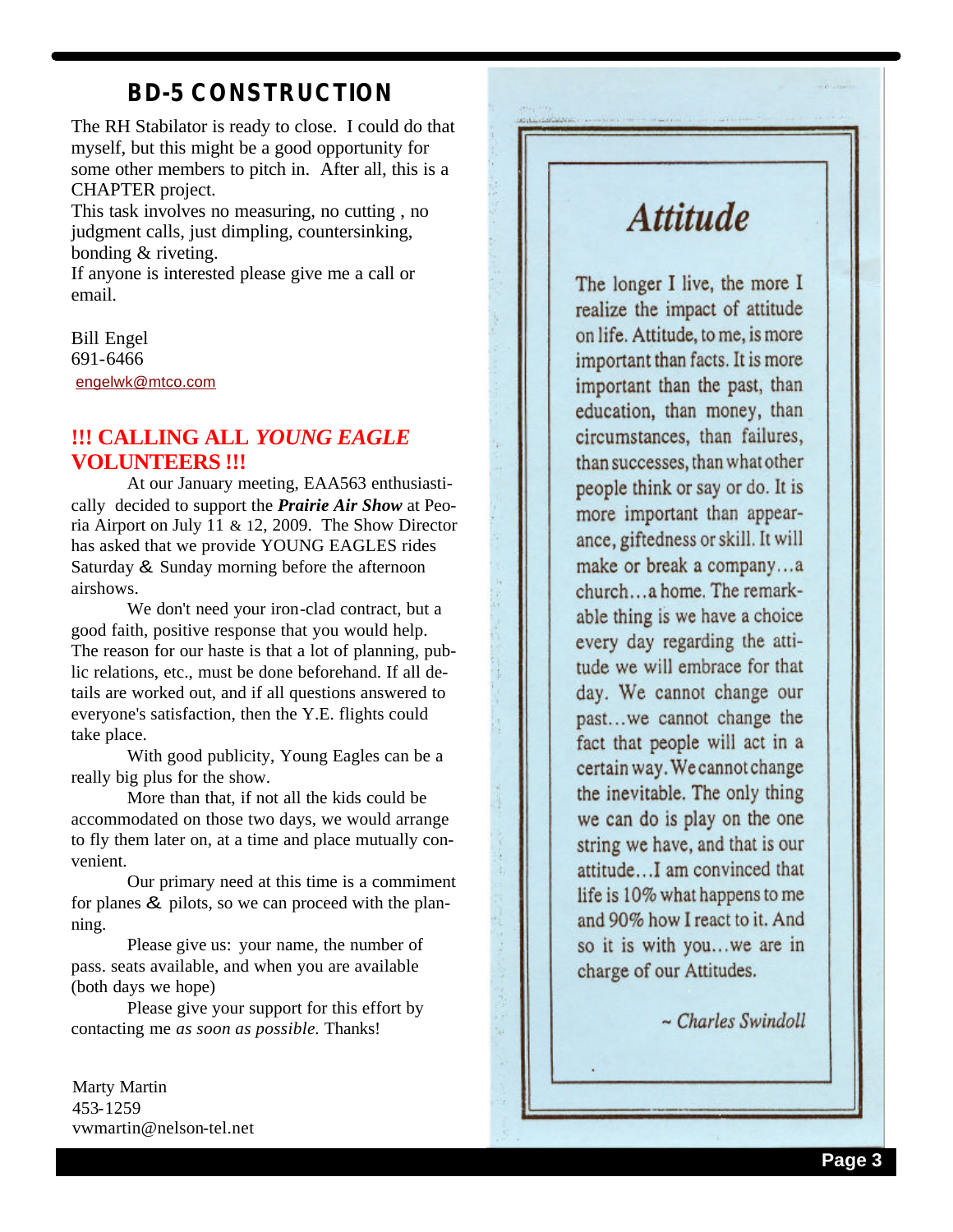### **The Father Day Fly in Breakfast was**

**a success in spite of the threat of bad weather. The forecast thunder storms kept some of the airplanes away but it didn't stop the drive in folks and Neil and Barry were busy flying passengers for \$10.00 a head all day.**

**This was a most unique helicopter. It had no tail** 



**rotor, just a large tubular tail boom that housed a fan that forced air thru louvers in side of the boom at the tail. The boom also had slots running the** 

**length of the boom allowing air from inside the boom to leak out and wrap around the boom and exit on the other side causing the Coanda effect to add side thrust to the boom. A neat machine that hauled five passengers.**

 **The St. Francis crews enjoyed a nice breakfast and the attending families got a good look at the local emergency service. If you were** 



**not sick you rode in the one above. If you were sick you rode in one of the one's below.** 

**Not very many aircraft flew in because of the threatening weather, but this Forney Deluxe** 



**(Ercoupe) deserves a picture because it is very nice both inside and out.**

#### **What Is the AOPA Airport Support Network?**

*Promote, Protect, and Defend America's Community Airports*

**Mt. Hawley has a AOPA Support volunteer. He is no other than our Vice President Bob Young. Below is a list of the suggested responsibilities for these volunteers. If you perceive any problems or if you would like to assist Bob in this job, his name and contact information is on page 5.**

#### **What volunteers do?**

• Be a liaison to local pilots and/or local pilot groups to help educate them on AOPA's airport advocacy efforts and resources (like those found at www.aopa.org/asn/).

• Monitor and report to AOPA on city and county (sponsor) meetings and notify AOPA of pending problems that may arise.

• Notify AOPA of any questionable operational restrictions (curfews, noise abatement procedures).

• Deliver AOPA correspondence locally as needed.

• Promote AOPA events and AOPA Air Safety Foundation seminars.

• Establish communication channel for AOPA with airport management, advisory committees/ commissions, and FBOs on the field.

Assist in direct/indirect promotion of local airport activity to enhance favorable image of airport (i.e., open houses, airport support groups, and more).

• Help educate local officials and community neighbors about the value of their airport.

• Provide local newspaper clips and media alerts on airport issues to AOPA Airport Support Network staff.

• Be model aviation citizens in their contacts and flying.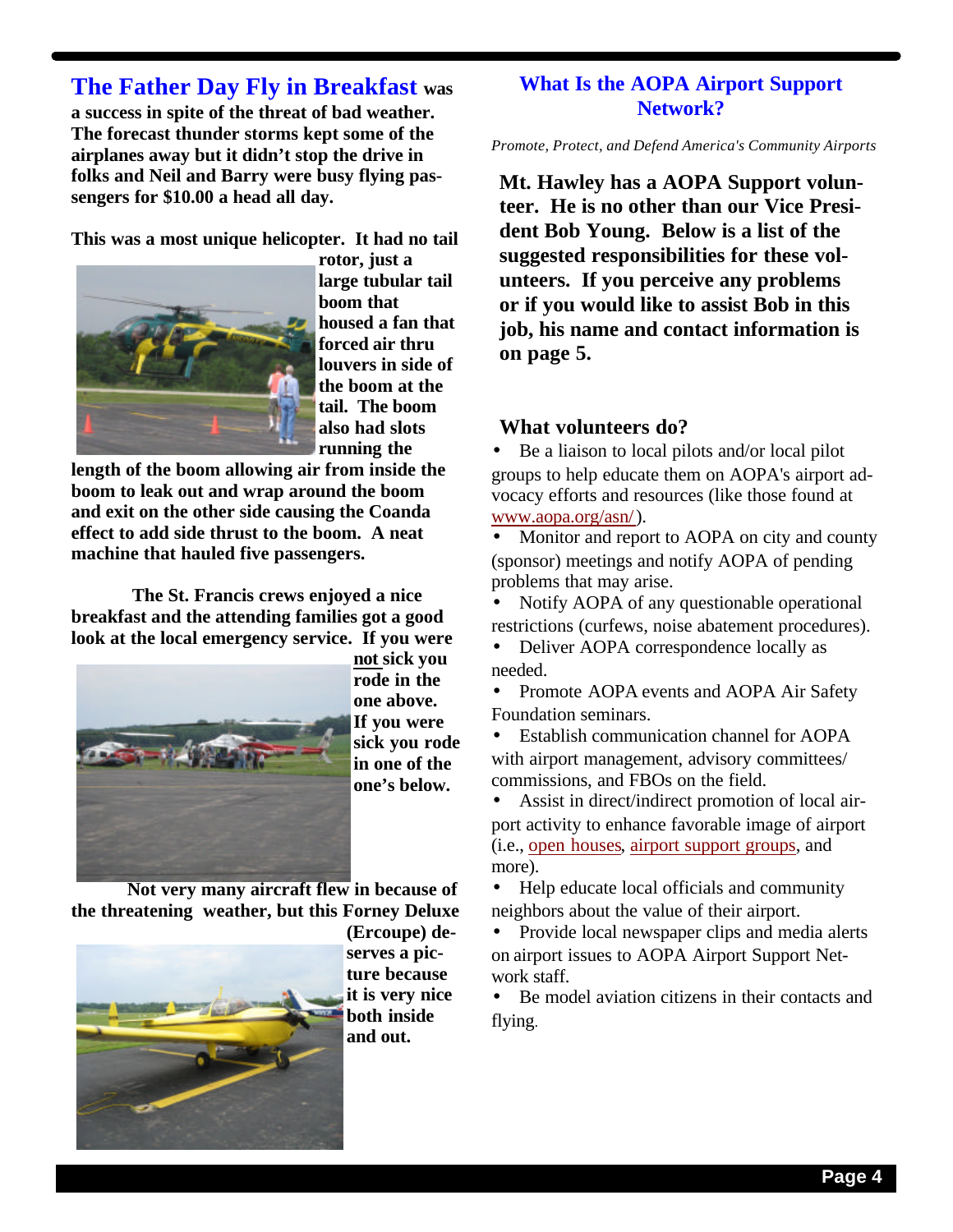# **July 2009**

| Sun                                                                                                                                                                                                                                                                                                                                                                                                                                           | <b>Mon</b> | <b>Tue</b> | Wed | Thu                       | Fri | Sat                 |
|-----------------------------------------------------------------------------------------------------------------------------------------------------------------------------------------------------------------------------------------------------------------------------------------------------------------------------------------------------------------------------------------------------------------------------------------------|------------|------------|-----|---------------------------|-----|---------------------|
|                                                                                                                                                                                                                                                                                                                                                                                                                                               |            |            |     | 2                         | 3   | 4<br><b>Brkfst</b>  |
| 5                                                                                                                                                                                                                                                                                                                                                                                                                                             | 6          |            | 8   | 9<br>Reg<br><b>Mting</b>  | 10  |                     |
| 12                                                                                                                                                                                                                                                                                                                                                                                                                                            | 13         | 14         | 15  | 16                        | 17  | 18<br><b>Brkfst</b> |
| 19                                                                                                                                                                                                                                                                                                                                                                                                                                            | 20         | 21         | 22  | 23<br>Dir<br><b>Mting</b> | 24  | 25                  |
| Unless otherwise notified, the Regular Chapter563 meetings will be held at the Chapter<br>Hangar at 7:00pm on the second Thursday of each month.<br>All Chapter 563 breakfasts will be held at the Chapter Hangar from 8:00 am to 10:00 am<br>on the first and third Saturday mornings.<br>Unless otherwise notified, the Chapter 563 Directors meetings will be held at the Chapter<br>Hangar on the third Thursday of each month at 7:00pm. |            |            |     |                           | 31  |                     |

#### **2008 Chapter 563 Officers**

President: Al Phipps, 6305 Suffolk Dr., Peoria, IL, 61615, Ph. 693-2943 eli2arl@aol.com Vice President: Robert Young, 4569 Thornhill Dr., Peoria, IL 61615, Ph. 453-5602 rwyoung77@hotmail.com Treasurer: Jerry Pilon, 110 WindRidge Dr., Washington, IL 61571, Ph. 745-1139 plongt@hotmail.com Secretary: Don Wolcot, 7204 Dogwood Ln., Brimfield, IL. 61517, Ph. 446-9568 donwolcott@sbcglobal.net Nsletter/Web Editor: Morrie Caudill, 5320 N.Sherbrook Ln., Peoria, IL. 61614, Ph. 691-3613 flyvfr@comcast.net Technical Advisor: Al Lurie, 605 E. Armstrong Avenue, Peoria, IL. 61603, Ph. 682-1674 Technical Advisor: Sam Sisk, 7214 W. Legion Hall Rd., Dunlap, IL. 61525, Ph. 243-5729 sesisk@mtco.com Young Eagles: Marty Martin, 4509 Constantine Av, Peoria Heights, IL. 61616, Ph.453-1259 vwmartin@nelson-tel.net Flight Advisor: Jim Hannemann, 1404 Miller St., Washington, IL. 61571, Ph. 444-4062 jrhannemann@aol.comm Flight Advisor: Sam Sisk, 7214 W. Legion Hall Rd., Dunlap, IL. 61525, Ph. 243-5729 sesisk@mtco.com Flight Advisor: Ron Wright, 616 Kerfoot St., East Peoria, IL 61611, Ph. 694-1527 sonerairon1@netzero.net